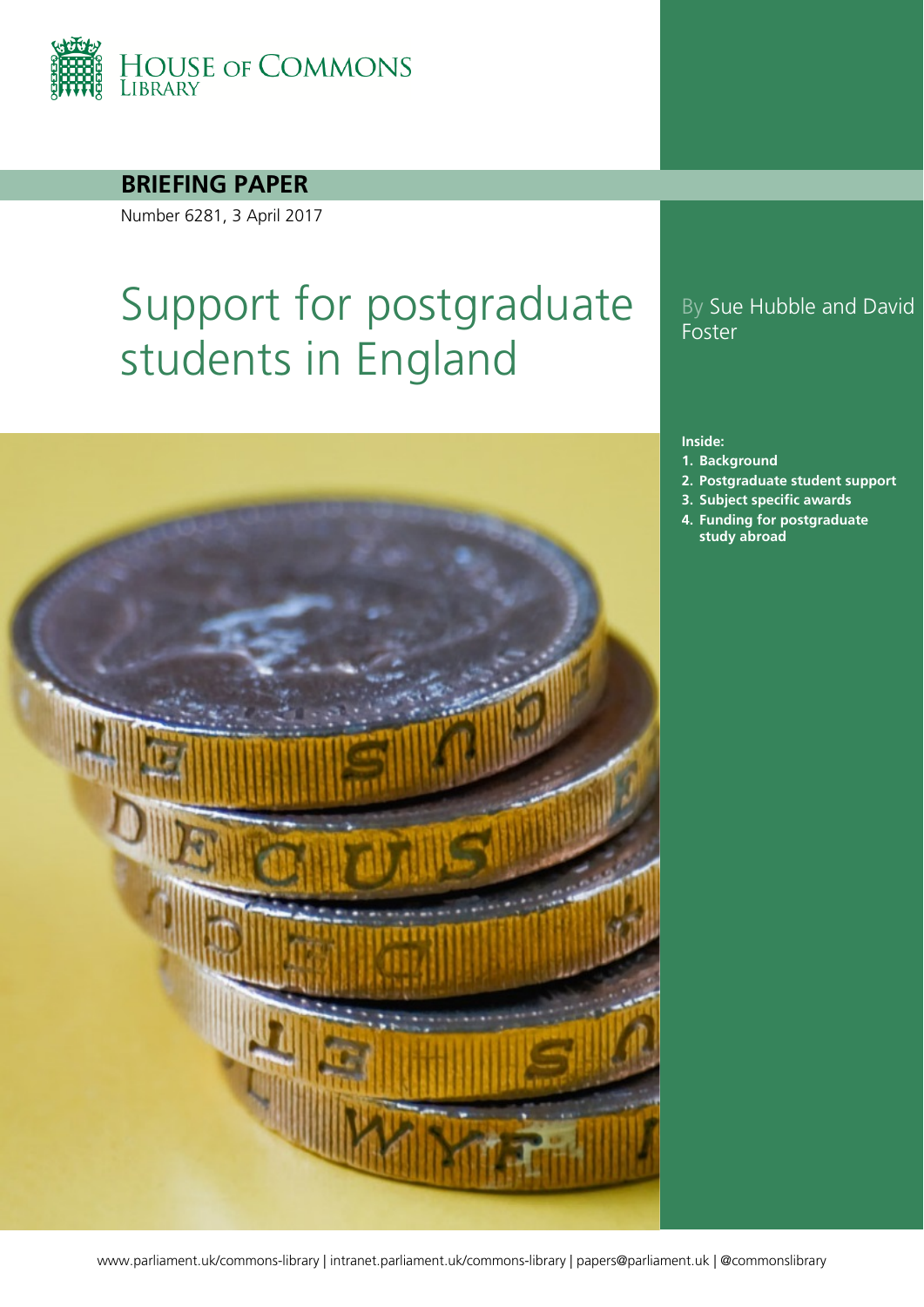# **Contents**

|                  | <b>Summary</b><br>Postgraduate Masters Loans<br>Other sources of support<br>Subject specific awards<br>Students studying outside the UK<br><b>Brexit</b>                                                                                                 | <b>3</b><br>3<br>3<br>3<br>3<br>$\overline{4}$                 |
|------------------|----------------------------------------------------------------------------------------------------------------------------------------------------------------------------------------------------------------------------------------------------------|----------------------------------------------------------------|
| 1.               | <b>Background</b>                                                                                                                                                                                                                                        | 5                                                              |
| 2.<br>2.1<br>2.2 | Postgraduate student support<br>Postgraduate Loans<br>Other sources of support<br>The Research Councils<br>Institutional Finance<br>Professional and Career Development Loans<br><b>Trusts and Charities</b><br>Funds for disabled postgraduate students | 6<br>6<br>$\overline{7}$<br>$\overline{7}$<br>8<br>9<br>9<br>9 |
| 3.<br>3.1        | <b>Subject specific awards</b><br>Teaching<br>Tuition fee and maintenance loans<br>Bursaries and scholarships                                                                                                                                            | 10<br>10<br>10<br>10                                           |
| 3.2              | Healthcare<br>Changes from 2017-18                                                                                                                                                                                                                       | 11<br>11                                                       |
| 3.3<br>3.4       | Medical students<br>Graduates starting standard 5 year+ undergraduate courses in 2016-17<br>Graduate students staring accelerated (four year) courses in 2016-17<br>Social Work                                                                          | 13<br>13<br>13<br>14                                           |
| 4.               | Funding for postgraduate study abroad<br>Erasmus+ Master Loans scheme                                                                                                                                                                                    | 15<br>15                                                       |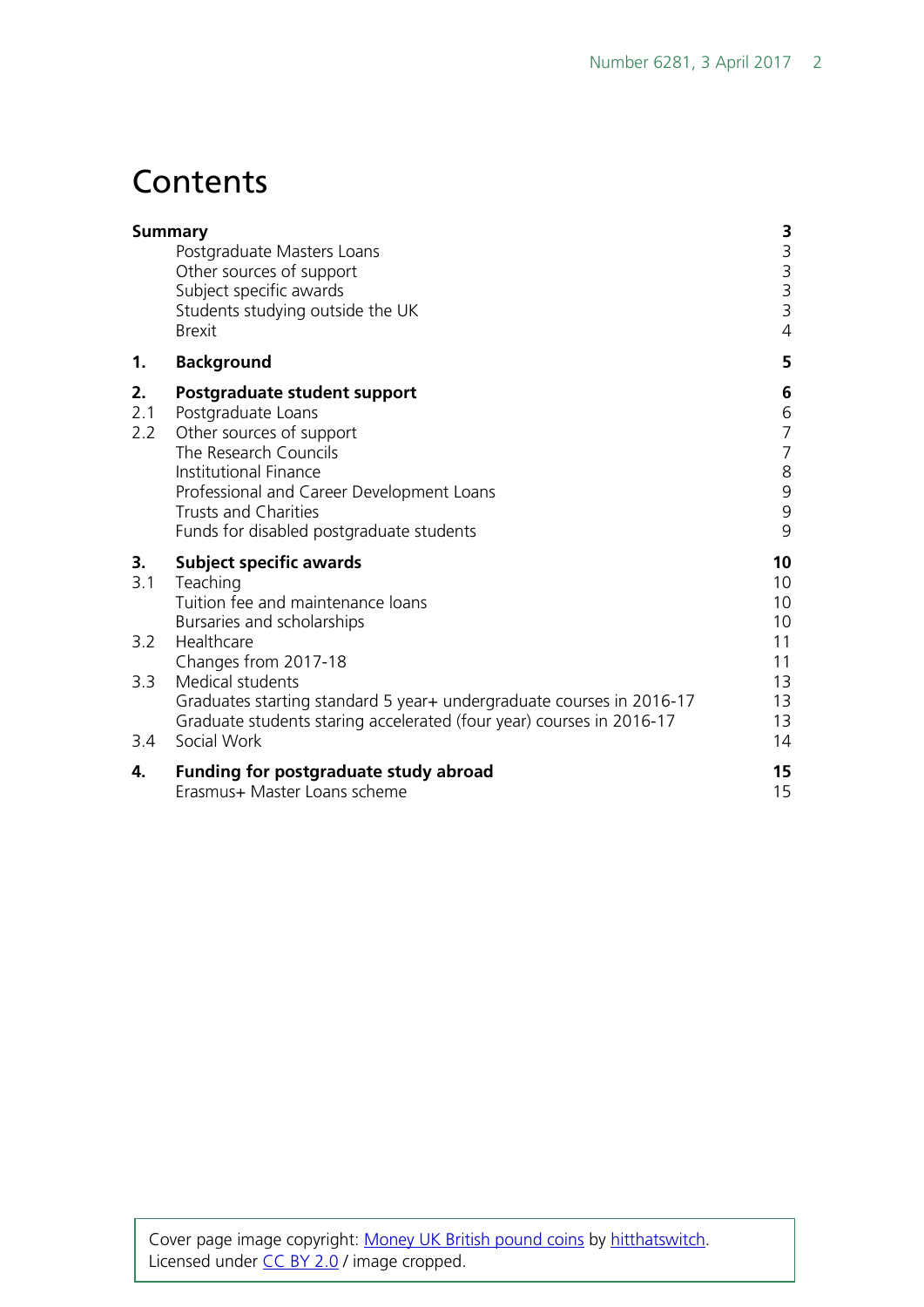# <span id="page-2-0"></span>Summary

This briefing provides information on the various sources of funding available for postgraduate students in England.

#### <span id="page-2-1"></span>Postgraduate Masters Loans

From 2016-17, non-income-contingent loans of up to £10,000 have been available for students on postgraduate masters courses. To be eligible, students must be aged under 60, have the required nationality or residency status, and be studying an eligible masters course at a publicly funded higher education institution in the UK or at an alternative provider with degree awarding powers. Eligible courses include taught, research, distance learning or professional masters courses and can be studied full-time or part-time (above a minimum intensity).

In March 2017, the Government additionally confirmed that non-means tested loans of up to £25,000 will be available for eligible students under 60 starting a doctoral qualification from 2018-19.

#### <span id="page-2-2"></span>Other sources of support

There are a number of other sources of support for postgraduate students, including:

- **The Research Councils** provide funding to universities who then select and recruit students.
- **Higher education institutions** often have their own scholarships, bursaries or studentship awards, which are available to students who qualify under the institution's own criteria.
- **Professional and Career Development Loans** are subsidised bank loans. Students can borrow between £300 and £10,000 to cover course fees and living costs.
- **Trusts and charities** may provide funding for postgraduate students. These grants are entirely discretionary and small amounts of up to £500 might be available.
- **Disabled Student's Allowance**: Disabled students undertaking postgraduate study can apply for a DSA to help them with the extra costs they may have because of their disability.

#### <span id="page-2-3"></span>Subject specific awards

Postgraduate students studying certain subjects may be eligible for additional/alternative support under the student support system or from other sources. In 2016-17, this included students on initial teacher training courses, healthcare students, medical students, social work students and students on initial teacher training courses. Further information on the arrangements in each case is provided in section three of the briefing.

#### <span id="page-2-4"></span>Students studying outside the UK

Students studying an entire course at a university outside of the UK are not eligible for student support from Student Finance England. UK students currently have the right to study in any other EU country and when doing so they should be treated the same as nationals for fee purposes. However, the requirement of equal treatment may be taken by member states to apply only to fees, so may be restricted to a country's home students only.

The European Commission's Erasmus+ Master Loans scheme began operation in June 2015 and is being rolled out gradually across participating countries. Under the scheme, students will be able to borrow up to €12,000 for a one-year masters course or up to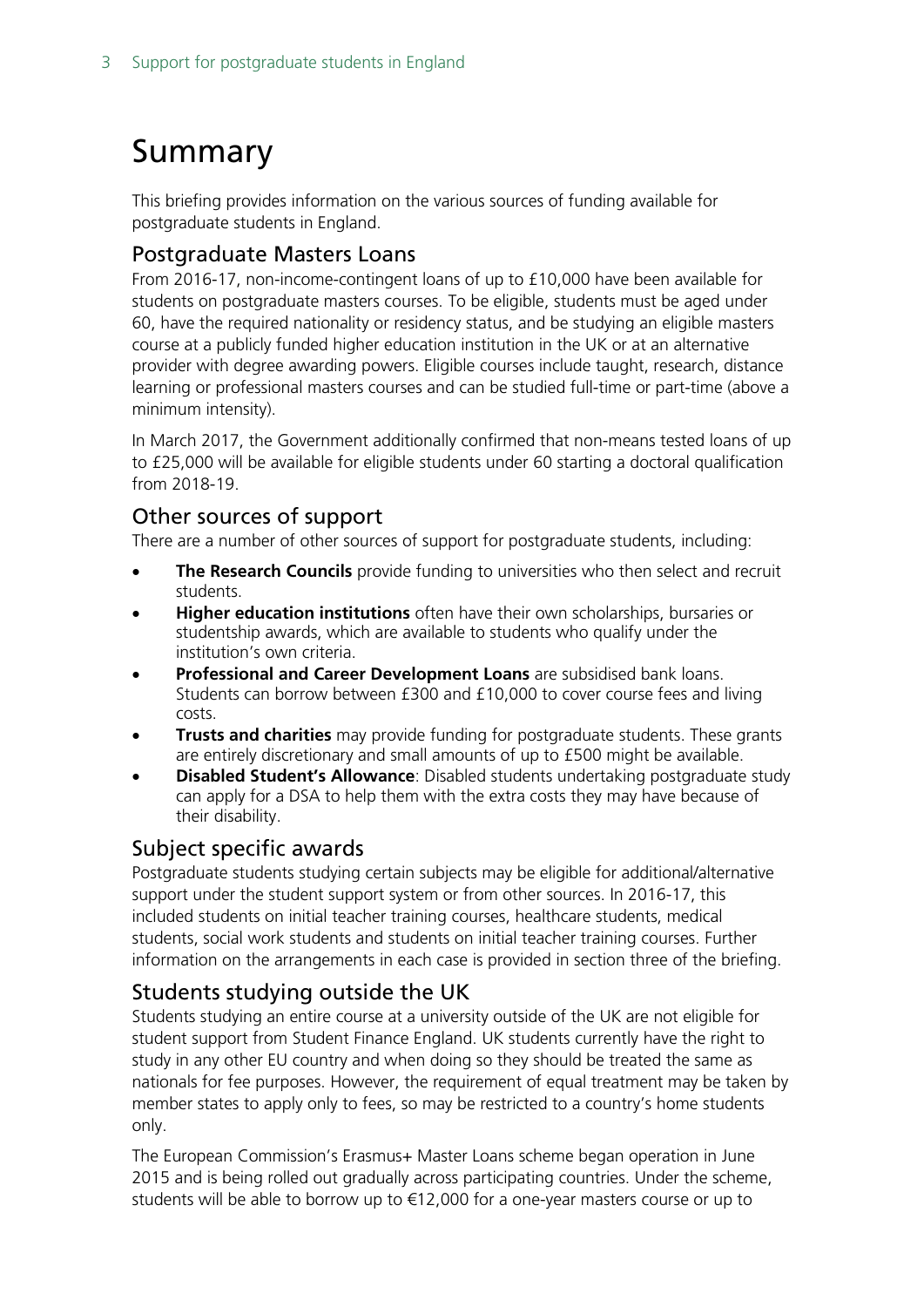€18,000 for a two-year course. [Future Finance Loan Corporation](https://www.futurefinance.com/uk/pages/eif/) operates the scheme for masters students in and out of the UK.

#### <span id="page-3-0"></span>Brexit

Following the EU referendum on 23 June 2016, the Government announced that EU students applying for a place at an English higher education institution in the 2017-18 academic year will continue to be eligible for the same funding and support as they are now, and that their eligibility will continue throughout their course, even if the UK exits the EU during that period. The Government has stated that it is working to ensure that EU students applying for a place in 2018-19 will have information about their eligibility for funding "well in advance" of the application round opening in September 2017.

The European Commission has stated that EU law continues to apply in full until the UK is no longer a member of the EU. The Commission has confirmed that this applies to projects financed through the Erasmus+ programme. Arrangements after this time, including the UK's access to the Erasmus+ programme, are yet to be determined.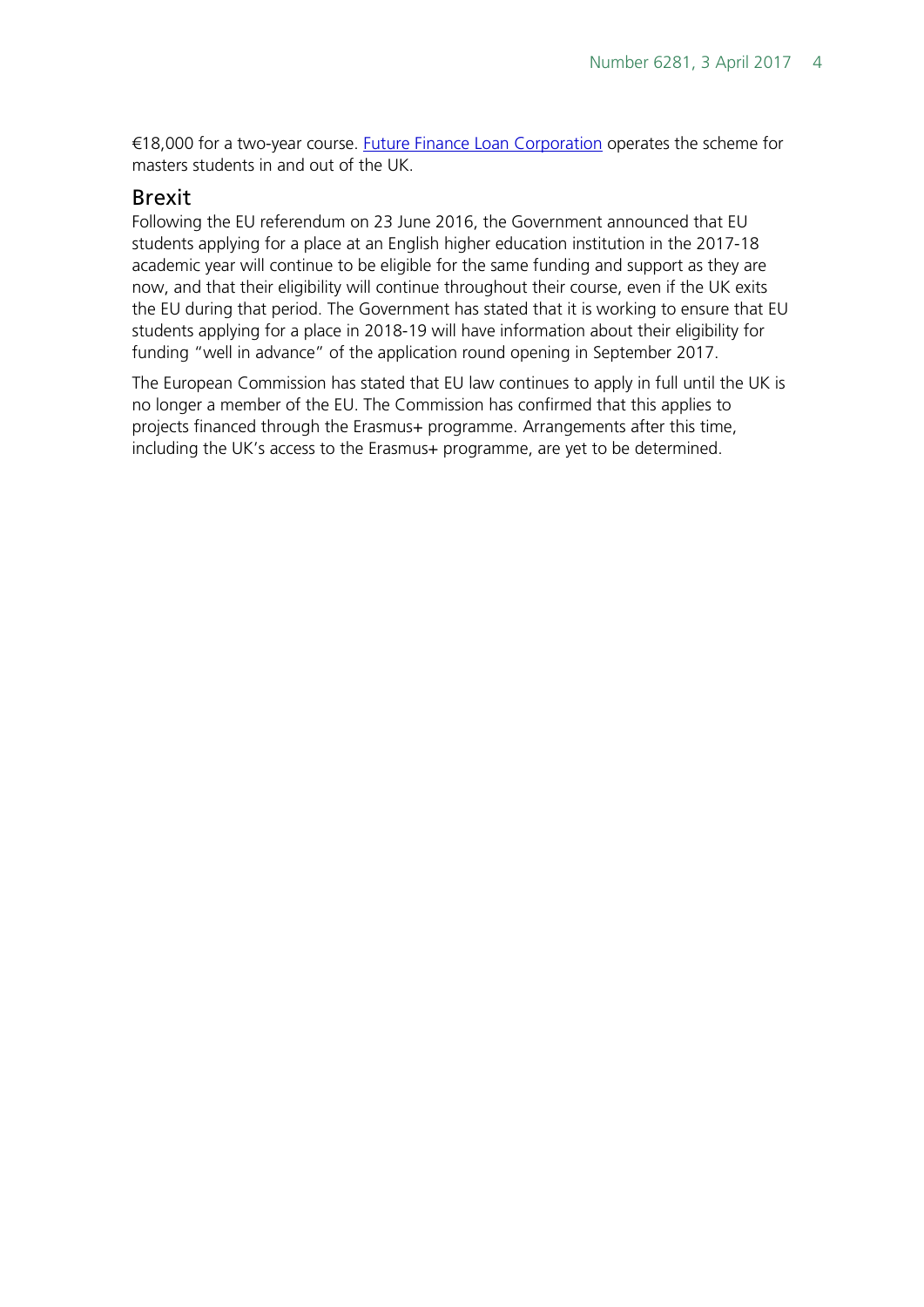# <span id="page-4-0"></span>1. Background

This briefing provides information on the various sources of funding available for postgraduate students in England.

#### **Box 1: Postgraduate education**

Postgraduate education encompasses a broad range of provision and can be classified into two broad types: programmes that are largely taught and those with a significant research component.

Postgraduate qualifications cover provision which is classified at level 7 or 8 on the framework for higher education qualifications in England. Level 7 qualifications include masters degrees (such as MSc and MA) and postgraduate diplomas and certificates – these are generally taught programmes. Level 8 qualifications are doctoral degrees such as PhDs or DPhils.[1](#page-4-1)

Public funding for postgraduates has traditionally been limited compared to that available to undergraduates. Prior to 2016-17, Government funding was generally limited to specific courses, such as some postgraduate teacher training and some medical and healthcare courses, or provided indirectly through the Research Councils and the Postgraduate Support Scheme. Aside from self-financing, other sources of funding for postgraduate students were from individual higher education institutions, Professional and Career Development Loans, and educational trusts and charities.

#### **Box 2: Postgraduate tuition fees**

Fees for most postgraduate courses are unregulated and can vary between courses and between institutions; one year taught masters courses can, for example, range in price from £3,000 to over £30,000 per year. The Complete University Guide's survey of fees suggested that the average home fee for a taught postgraduate course in [2](#page-4-2)016-17 was £6,486.<sup>2</sup>

Further information on funding for postgraduate students can be found on the following websites:

- Prospects: [Funding postgraduate study](http://www.prospects.ac.uk/funding_my_further_study.htm)
- National Postgraduate Committee: [Postgraduate funding guide](http://www.npc.org.uk/page/1082154863)
- Gov.uk: [Funding for postgraduate study](https://www.gov.uk/funding-for-postgraduate-study)

<span id="page-4-1"></span> <sup>1</sup> QAA, *[Frameworks for Higher Education Qualifications in England, Wales and](http://www.qaa.ac.uk/publications/information-and-guidance/publication?PubID=2718#.WG-HRdKLTct)  [Northern Ireland,](http://www.qaa.ac.uk/publications/information-and-guidance/publication?PubID=2718#.WG-HRdKLTct)* August 2008.

<span id="page-4-2"></span><sup>2</sup> [International and postgraduate fees survey, 2016,](https://www.google.co.uk/url?sa=t&rct=j&q=&esrc=s&source=web&cd=3&cad=rja&uact=8&ved=0ahUKEwivk5nB8cvQAhXCIcAKHbpyDKMQFggrMAI&url=https%3A%2F%2Fwww.timeshighereducation.com%2Ffeatures%2Finternational-and-postgraduate-fees-survey-2016&usg=AFQjCNGuTX3VBq-60Zbd-IQCWRi69WGtDA) *Times Higher Education,* 18 August 2016.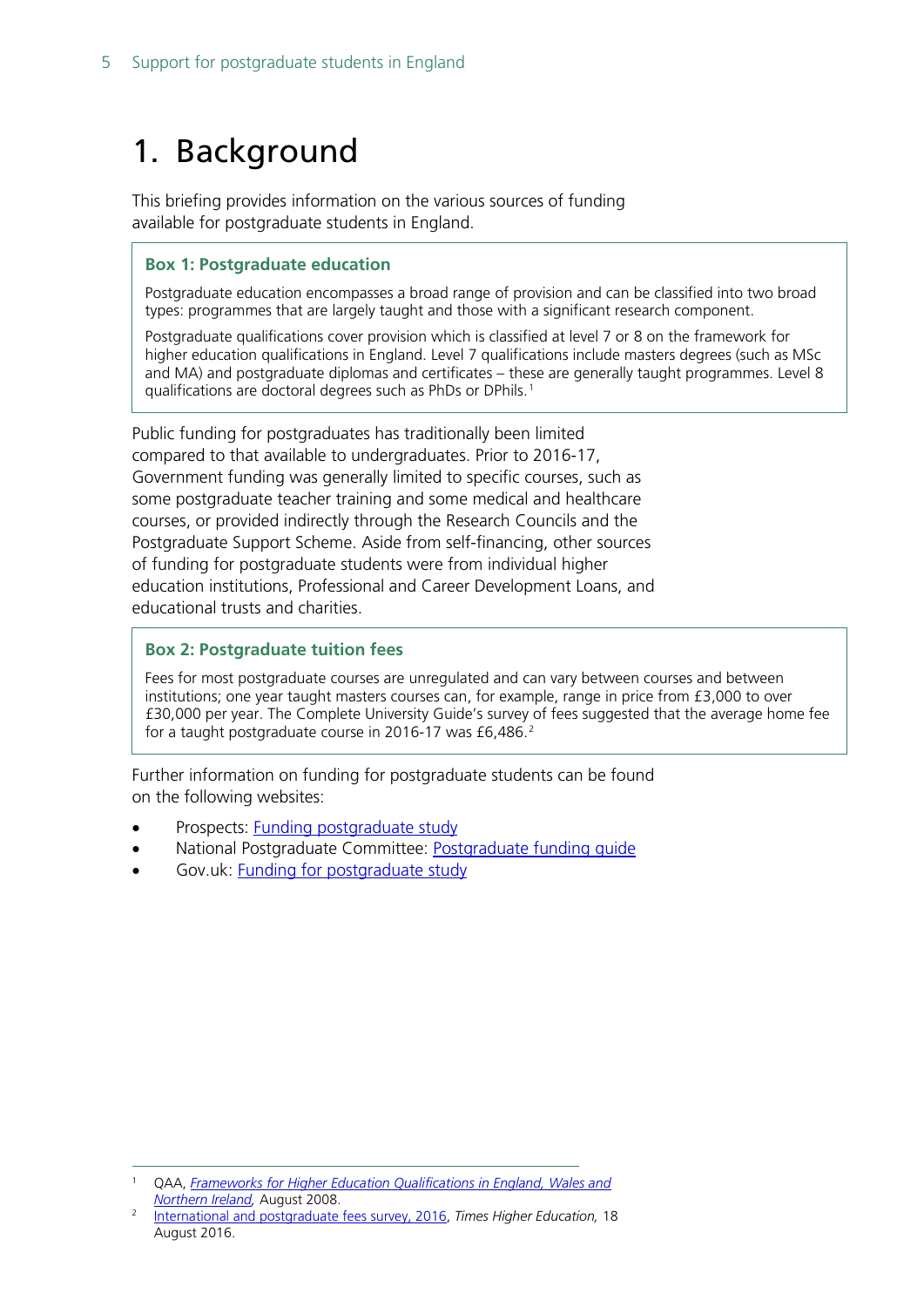# <span id="page-5-0"></span>2. Postgraduate student support

### <span id="page-5-1"></span>2.1 Postgraduate Loans

From 2016-17 non-income-contingent loans of up to £10,000 have been available for students on eligible postgraduate masters courses as a contribution towards their course or living costs.

To be eligible, students must be aged under 60 at the start of their course, have the required nationality or residency status, and be studying an eligible masters course at a publicly funded higher education institution in the UK or at an alternative provider with degree awarding powers. The Government intends to extend eligibility to alternative providers without degree awarding powers from 2017-18.

Eligible courses include taught, research, distance learning or professional masters courses and can be studied:

- full-time, lasting 1 or 2 years;
- part-time at a minimum 50% intensity of the full-time equivalent (FTE), or for up to three years where a course has no FTE<sup>[3](#page-5-2)</sup>; or
- by distance learning.

Students who already have a masters degree or an equivalent or higher qualification are not eligible for loans.

#### **Box 3: Nationality and residency requirements**

The nationality and residency requirements for postgraduate masters loans are complex. Broadly, to be eligible for loans, students must fall into one of the following categories:

- **English domiciles**: UK nationals or individuals with 'settled status' in the UK (i.e. no restrictions on how long they can stay) who are domiciled in England and have been ordinarily resident in the UK for the three years prior to starting their course. Students ordinarily resident in Scotland, Wales and Northern Ireland who move to England solely for the purposes of studying are not eligible for loans. Students ordinarily resident in England who move to another part of the UK to study are eligible.
- **Non-UK EU students:** EU students who have been ordinarily resident in the EEA/Switzerland for the three years prior to the start of their course and will be living in England when their course starts. The Government has stated that EU students applying for a place at an English higher education institution in the 2017-18 academic year will continue to be eligible for the same funding and support as they are now, and that their eligibility will continue throughout their course, even if the UK exits the EU during that period. Eligibility for individuals applying after 2017-18 has not yet been confirmed (see box 6 below).[4](#page-5-3)
- **Students with long residence:** students aged 18 and over who have either spent at least half of their life or at least 20 years in the UK prior to the start of their course. To be eligible, individuals must also be ordinarily resident in England when their course starts and have been ordinarily lawfully resident in the UK for the three years prior to their course starting.<sup>[5](#page-5-4)</sup>
- **Other categories:** there are a number of other categories under which individuals may be eligible for a masters loan, including refugees and those under humanitarian protection. Further information is available on pages 11-15 of *guidance* published by Student Finance England.

<span id="page-5-3"></span><span id="page-5-2"></span> <sup>3</sup> HM Treasury, *[Budget 2016,](https://www.gov.uk/government/uploads/system/uploads/attachment_data/file/508193/HMT_Budget_2016_Web_Accessible.pdf)* HC 901, March 2016, p34.

<sup>&</sup>lt;sup>4</sup> Department for Education, [Funding support for EU students,](https://www.gov.uk/government/news/funding-support-for-eu-students) 11 October 2016.

<span id="page-5-4"></span>Likely of less relevance to postgraduate loans, student aged under 18 who have lived in the UK for the 7 years prior to starting their course may also be eligible under the long residence criteria.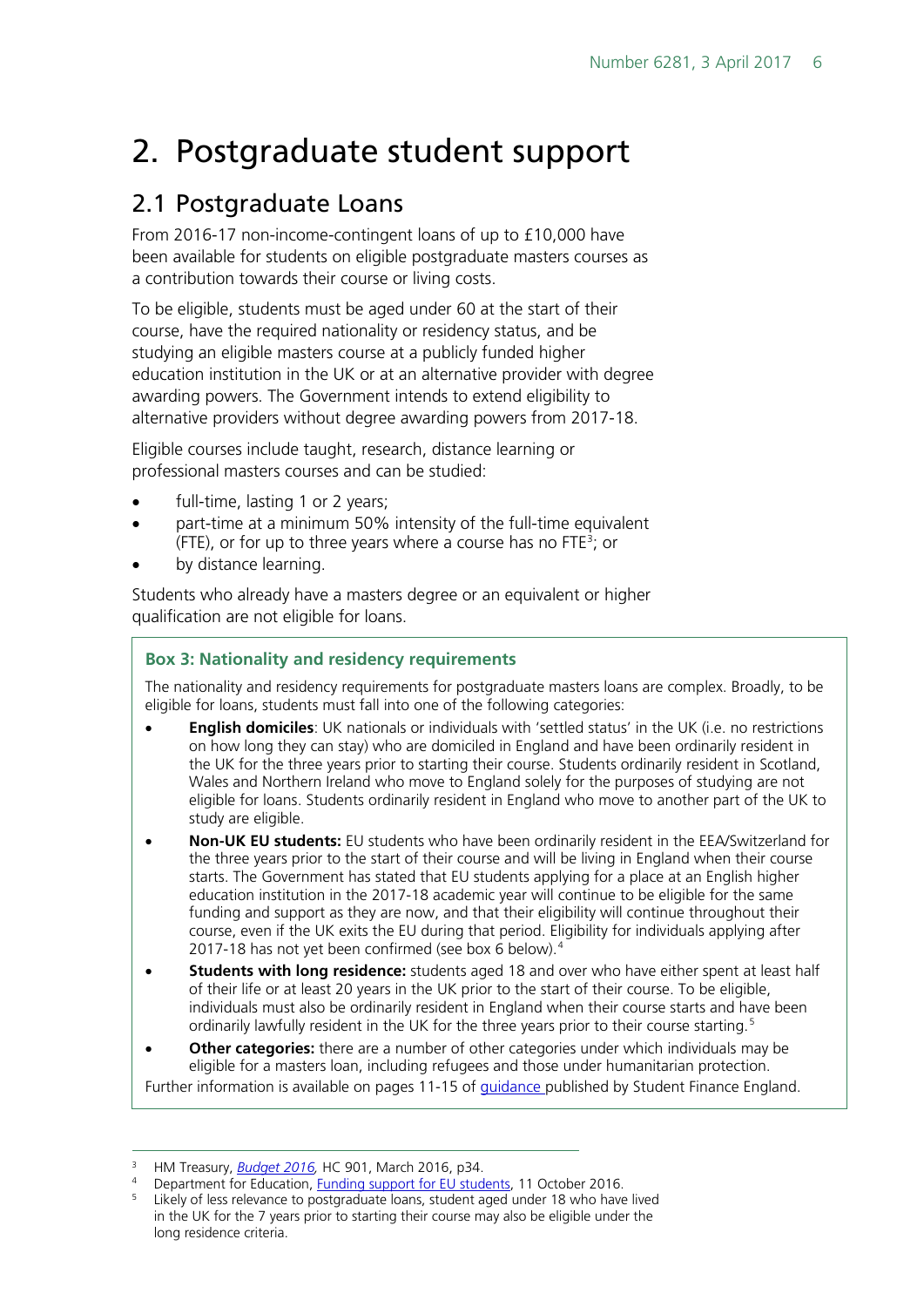The repayment rate for postgraduate masters loans will be 6% and loans will be repaid concurrently with any undergraduate student loans. If a student subsequently takes out a doctoral loan (see box 4 below) this will be added to the postgraduate masters loan and a single 6% repayment will be made alongside any repayments for undergraduate loans.

The repayment threshold will be £21,000 and will be frozen until 2021. Repayments will commence from April 2019, but individuals will be able to make voluntary repayments before this time if they wish. $6$ 

Further information on the postgraduate masters loans scheme is available on the Gov.uk website at [Postgraduate loans](https://www.gov.uk/postgraduate-loan/overview) and in [guidance](http://www.practitioners.slc.co.uk/media/7715/pgl-masters-guidance-2016-17.pdf) from Student Finance England. The precise details are set out in the *Education (Postgraduate Master's Degree Loans) Regulations 2016.*

Information on the development of policy concerning loans for postgraduates is available in Library Briefing Paper 7049, *[Postgraduate](http://researchbriefings.parliament.uk/ResearchBriefing/Summary/SN07049)  [loans in England](http://researchbriefings.parliament.uk/ResearchBriefing/Summary/SN07049)*.

#### **Box 4: Loans for doctoral students from 2018-19**

Following previous announcements and consultations, Budget 2017 confirmed that loans would be introduced for doctoral students. Under the proposals, which were confirmed in the Government's response to a technical consultation published in March 2017 (on the same day as the Budget), nonmeans tested loans of up to £25,000 will be available to eligible students under the age of 60 who start a doctoral qualification from 2018-19.

Additional eligibility criteria for the loans include (this information is not exhaustive):

- Loans will be available to students studying at higher education institutions in the UK with degree awarding powers. Only alternative providers with degree awarding powers will be counted as eligible institutions.
- Individuals in receipt of a Research Council award (including fees only awards) or an NHS bursary will be ineligible for doctoral loans.
- Students ordinarily resident in Scotland, Wales or Northern Ireland will not be able to access loans under the scheme. The eligibility of EU students will be announced by the Government before 2018-19.

The repayment rate for the loans will be 6%. For students with a postgraduate masters loan, repayment will be taken through one single postgraduate loan repayment of 6%. The loan will be repaid concurrently with any undergraduate student loans. The repayment threshold will be £21,000, which will be frozen until 2021 and subject to review.<sup>[7](#page-6-3)</sup>

### <span id="page-6-0"></span>2.2 Other sources of support

#### <span id="page-6-1"></span>The Research Councils

Around 30,000 researchers per year, including 19,000 doctoral students, are funded by the Research Councils.<sup>[8](#page-6-4)</sup> The Councils do not fund students directly, instead funding is provided to universities who then select and recruit students. Individuals seeking Research Council

<span id="page-6-2"></span> 6 Department for Business, Innovation and Skills, *[Higher Education: Postgraduate](https://www.gov.uk/government/uploads/system/uploads/attachment_data/file/479703/bis-15-573-support-postgraduate-study-response.pdf)  [Study: Government response to the Consultation on Support for Postgraduate](https://www.gov.uk/government/uploads/system/uploads/attachment_data/file/479703/bis-15-573-support-postgraduate-study-response.pdf)  [Study,](https://www.gov.uk/government/uploads/system/uploads/attachment_data/file/479703/bis-15-573-support-postgraduate-study-response.pdf)* November 2015, pp12-16.

<span id="page-6-3"></span><sup>7</sup> Department for Education, *[Postgraduate doctoral loans: government consultation](https://www.gov.uk/government/consultations/postgraduate-doctoral-loans)  [response,](https://www.gov.uk/government/consultations/postgraduate-doctoral-loans)* March 2017, pp19-21.

<span id="page-6-4"></span><sup>8</sup> ["Press briefing: People and Skills"](http://www.rcuk.ac.uk/media/brief/skills/), Research Councils UK website, last accessed 20 December 2016.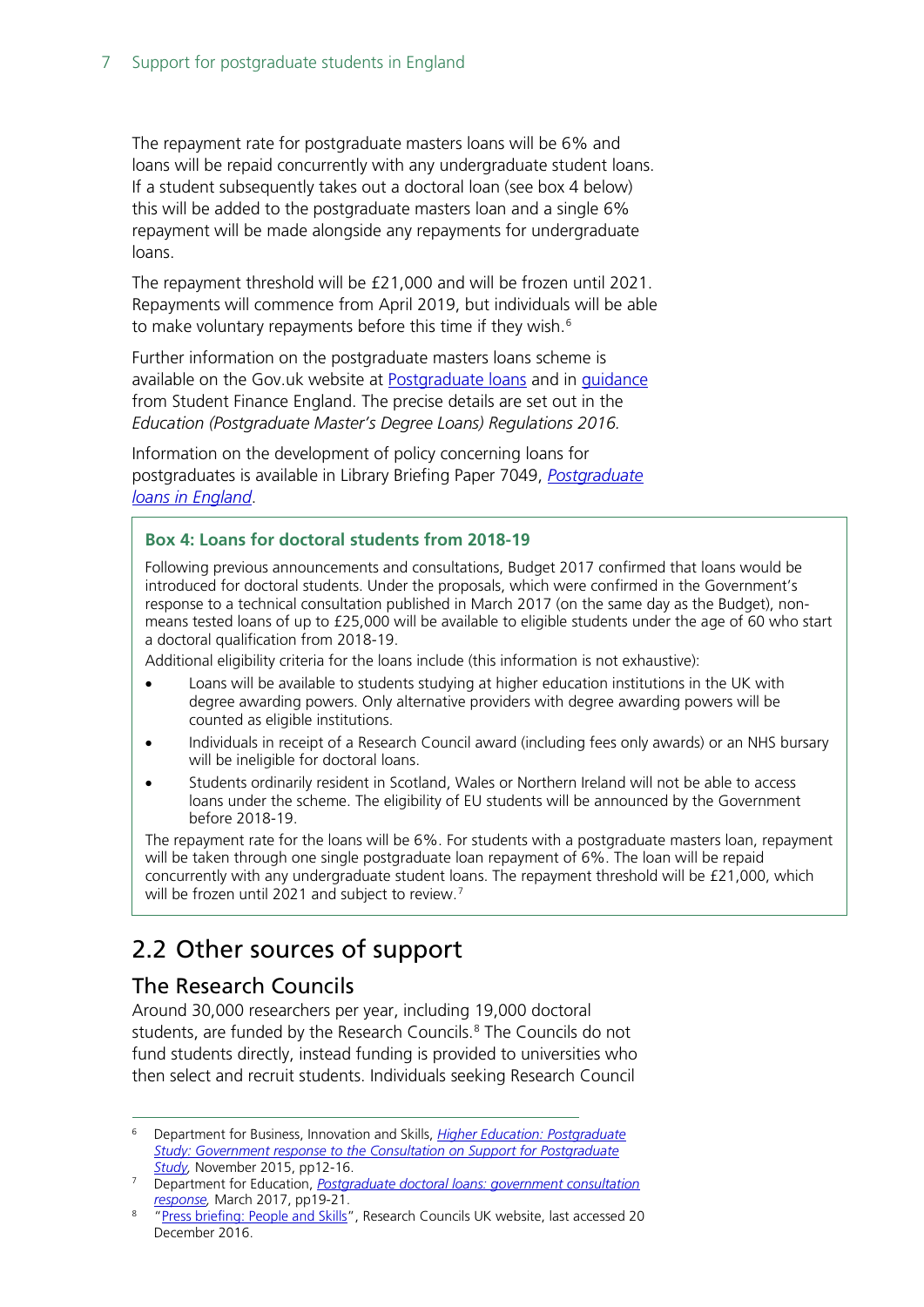funding should, therefore, contact the research organisation at which they wish to study to enguire about the funding available.<sup>[9](#page-7-1)</sup>

There are seven grant-awarding Research Councils:

- [Arts and Humanities Research Council \(AHRC\)](http://www.ahrc.ac.uk/skills/phdstudents/fundingandtraining/)
- [Biotechnology and Biological Sciences Research Council \(BBSRC\)](http://www.bbsrc.ac.uk/funding/studentships/)
- [Economic and Social Research Council \(ESRC\)](http://www.esrc.ac.uk/funding/guidance-for-applicants/)
- [Engineering and Physical Sciences Research Council \(EPSRC\)](https://www.epsrc.ac.uk/funding/howtoapply/fundingguide/)
- [Medical Research Council \(MRC\)](http://www.mrc.ac.uk/funding/guidance-for-applicants/)
- [Natural Environment Research Council \(NERC\)](http://www.nerc.ac.uk/funding/available/postgrad/)
- **[Science and Technology Facilities Council \(STFC\)](https://www.stfc.ac.uk/565.aspx)**

#### **Type of award**

The Research Councils provide a variety of awards, the most common being Studentship Grants (for masters or doctorates) and Collaborative Awards. Studentships may cover just tuition fees, or cover fees and a maintenance grant (a stipend). Each year, approximately 6,000 studentships are awarded to universities by the Councils, so competition for awards is fierce and many applicants may struggle to secure funding.

The Government has confirmed that Research Council studentships remain open to EU students starting courses in 2017-18 and that the funding support will cover the duration of their course, even if the course finishes after the UK has left the EU. [10](#page-7-2)

#### **Doctoral stipend levels and indicative fee amounts for 2017-18**

Doctoral stipends have set national minimum amounts; the minimum doctoral stipend for 2017-18 is £14,553. Research Councils UK (RCUK) also publish an annual indicative postgraduate fee level, which for 2017-18 is £4,195. While postgraduate tuition fees are not regulated, students should not have to meet any difference between the Research Council fee payment level and the fee charged by the institution.<sup>[11](#page-7-3)</sup>

Further information on Research Council funding is available in a guide published by RCUK: *[RCUK Training Grant Guide](http://www.rcuk.ac.uk/documents/publications/traininggrantguidance-pdf/)*.

#### <span id="page-7-0"></span>Institutional Finance

Many higher education institutions have their own scholarships, bursaries or studentship awards, which are available to students who qualify under the institution's own criteria. Students should apply to the institution at which they wish to study to find out about the availability of such funding. Admissions staff can also be helpful in advising students on other avenues of funding that previous students have successfully employed.

Information on scholarships offered by higher education institutions and others is also available on the [scholarship search website.](http://www.scholarship-search.org.uk/)

<span id="page-7-1"></span><sup>&</sup>lt;sup>9</sup> ["Postgraduate Training"](http://www.rcuk.ac.uk/skills/postgrad/), Research Councils UK website, last accessed 7 September 2015.

<span id="page-7-2"></span><sup>&</sup>lt;sup>10</sup> "EU nationals remain eligible for postgraduate support from UK's Research [Councils"](https://www.gov.uk/government/news/eu-nationals-remain-eligible-for-postgraduate-support-from-uks-research-councils?mc_cid=ef76acd86e&mc_eid=2766048171), Gov.uk, 1 December 2016.

<span id="page-7-3"></span><sup>&</sup>lt;sup>11</sup> ["Research Councils UK Doctoral Stipend Levels and Indicative Fees for 2017"](http://www.rcuk.ac.uk/media/news/170104/), Research Councils UK website, 4 January 2017.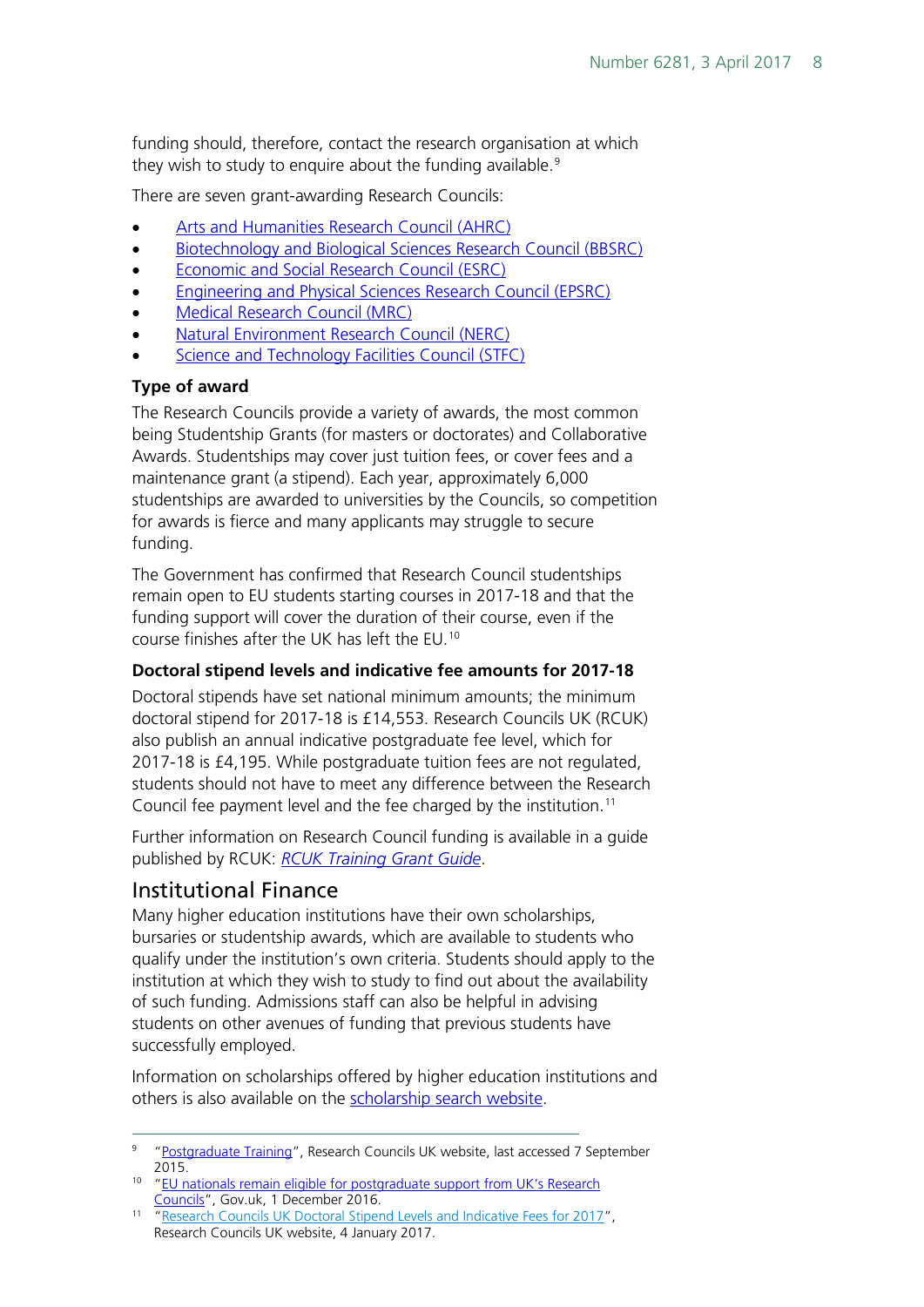#### <span id="page-8-0"></span>Professional and Career Development Loans

Professional and Career Development Loans are subsidised bank loans. Students can borrow between £300 and £10,000 to cover course fees and living costs. The Government pays the interest on the loan while the student is studying – and for one month afterwards. After this, interest is payable at the rate fixed when the loan was taken out.

To qualify for a Professional and Career Development Loan an individual must be 18 or over; been living in the UK for at least three years when the course starts; and plan to work in the UK, European Union or European Economic Area after the course. They must also be doing a qualifying course. To qualify, a course must:

- only last up to 2 years, or 3 years if it includes 1 year of work experience;
- be provided by an organisation on the Professional Career and Development Loan Register; and
- help with the individual's career they don't have to lead to a qualification.

Further information is available on the Gov.uk website at [Professional](https://www.gov.uk/career-development-loans/eligibility)  [and Career Development Loans.](https://www.gov.uk/career-development-loans/eligibility)

#### <span id="page-8-1"></span>Trusts and Charities

Trusts and charities may provide funding for postgraduate students. These grants are entirely discretionary and small amounts of up to £500 might be available. When contacting these bodies it is recommended that the student finds a connection with the organisation such as the area to be studied, residential or a family link.

Several resources provide information on the bodies to approach:

- *The Grants Register* (Macmillan)
- *The Guide to Major Trusts 2017/18* (Directory of Social Change)
- *Charities Digest 2017* (Waterlow Information Services)
- [Grantsforindividuals.org.uk](http://www.grantsforindividuals.org.uk/search.aspx)
- [GRANTfinder.co.uk](http://www.grantfinder.co.uk/) (log-in required)

Information is also provided on the NUS website at: [Can I get student](https://www.nus.org.uk/en/advice/money-and-funding/can-i-get-student-funding-from-educational-charities-and-trusts/)  [funding from educational charities and trusts?](https://www.nus.org.uk/en/advice/money-and-funding/can-i-get-student-funding-from-educational-charities-and-trusts/)

#### <span id="page-8-2"></span>Funds for disabled postgraduate students

Disabled students undertaking postgraduate study can apply for a Disabled Students' Allowance (DSA) to help them with the extra costs they may have because of their disability. In the 2017-18 academic year postgraduate students can get a single allowance of up to a maximum amount of £10,652 a year. DSAs do not have to be repaid.<sup>[12](#page-8-3)</sup>

Further information is available on the Gov.uk website at, [Disabled](https://www.gov.uk/disabled-students-allowances-dsas)  [Students' Allowances.](https://www.gov.uk/disabled-students-allowances-dsas)

<span id="page-8-3"></span> <sup>12</sup> ["Disabled Students' Allowances \(DSAs\)"](https://www.gov.uk/disabled-students-allowances-dsas/what-youll-get), Gov.uk website, last accessed 7 September 2015.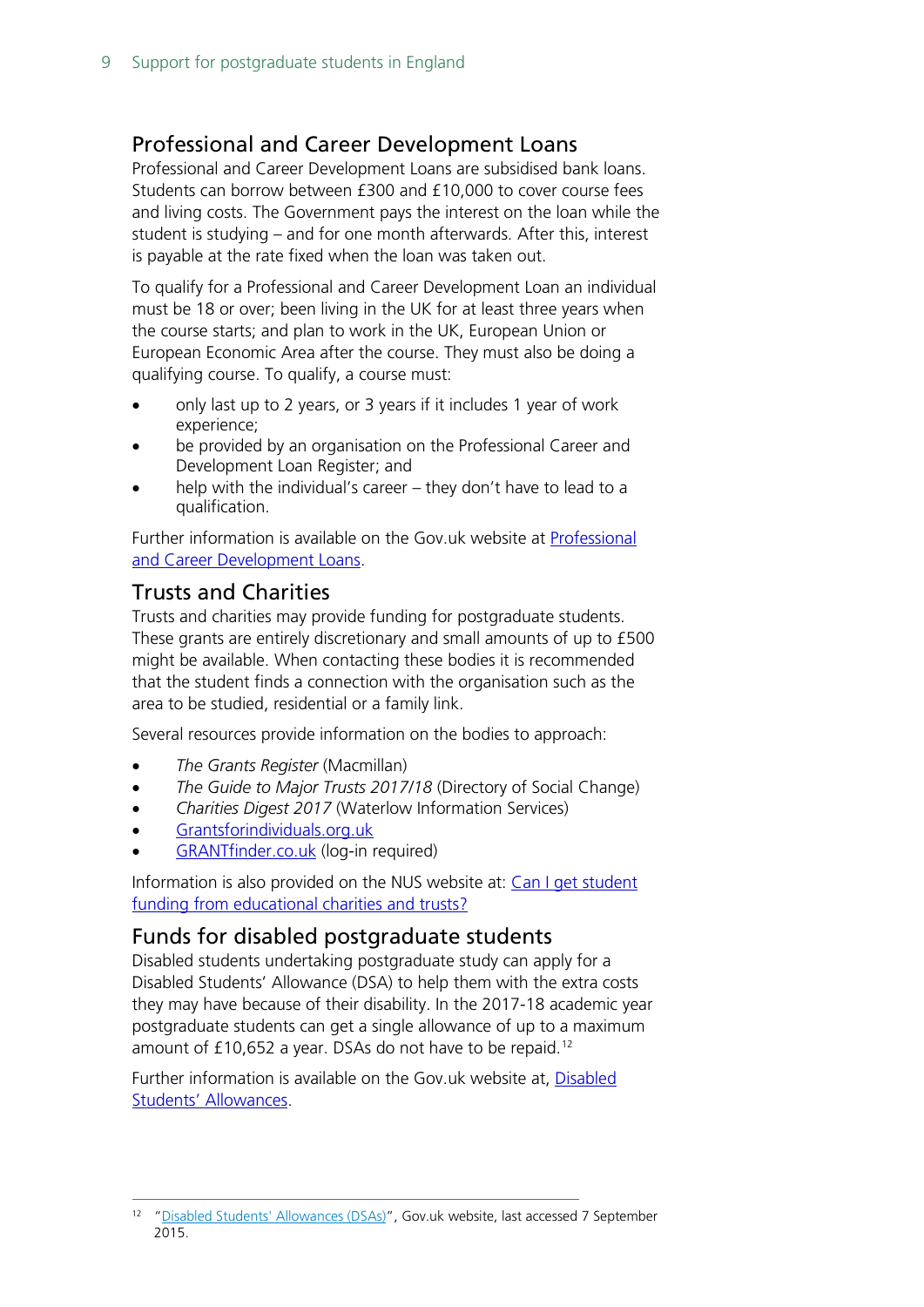# <span id="page-9-0"></span>3. Subject specific awards

Postgraduate students studying certain subjects may be eligible for additional support under the student support system or from other sources. A very brief outline of some of the subjects where this applies is provided below.

## <span id="page-9-1"></span>3.1 Teaching

Information on funding for postgraduate teacher training courses is available on the Get Into Teaching website at, [Bursaries and funding.](https://getintoteaching.education.gov.uk/bursaries-and-funding)

### <span id="page-9-2"></span>Tuition fee and maintenance loans

Postgraduate students on non-salaried initial teacher training courses may be eligible for tuition fee and maintenance loans from Student Finance England under the standard undergraduate student support system. Postgraduate trainees who are eligible for undergraduate support are not also able to receive a postgraduate masters loan.<sup>[13](#page-9-4)</sup>

Further information is available on the Get Into Teaching website at: [Postgraduate tuition fee and maintenance loans.](file://HPAP03F/DIS/Homedrives/fosterda/Briefing%20Papers/Postgraduate%20tuition%20fee%20and%20maintenance%20loans)<sup>[14](#page-9-5)</sup>

#### <span id="page-9-3"></span>Bursaries and scholarships

Eligible non-salaried trainee teachers on postgraduate programmes may qualify for a training bursary – an incentive payment designed to attract highly-qualified trainees in shortage subject areas. Trainees do not need to apply for a bursary, if they meet the eligibility criteria, payments will start when they begin their course.

There are also a number of specialist competitive scholarships ranging from £25,000 to £30,000 for trainees in physics, chemistry, maths, languages, geography and computing. Scholarships are awarded by professional subject associations for these subjects, and selection is through an additional application and assessment process. Each scholarship also comes with a package of non-financial benefits, such as membership of the professional subject association offering the scholarship. Trainees awarded a scholarship cannot also claim a standard Department for Education bursary.<sup>[15](#page-9-6)</sup>

A table on the [Get Into Teaching Website](https://getintoteaching.education.gov.uk/funding-and-salary/overview) provides an overview of bursary and scholarship levels for the 2017-18 academic year.

More information on funding for postgraduate teacher training courses is available in section four of Library Briefing Paper 6710, [Initial teacher](http://www.parliament.uk/business/publications/research/briefing-papers/SN06710/initial-teacher-training-in-england)  [training in England.](http://www.parliament.uk/business/publications/research/briefing-papers/SN06710/initial-teacher-training-in-england)

<span id="page-9-4"></span> <sup>13</sup> Student Finance England, *[Postgraduate Loans for Master's Courses,](http://www.practitioners.slc.co.uk/media/7715/pgl-masters-guidance-2016-17.pdf)* November 2016,

<span id="page-9-5"></span><sup>&</sup>lt;sup>14</sup> ["Bursaries and funding"](https://getintoteaching.education.gov.uk/funding-and-salary/overview), Get Into Teaching website, last accessed 21 December 2016.

<span id="page-9-6"></span><sup>&</sup>lt;sup>15</sup> ["Scholarships"](https://getintoteaching.education.gov.uk/funding-and-salary/overview/scholarships), Get Into Teaching website, last accessed 21 December 2016.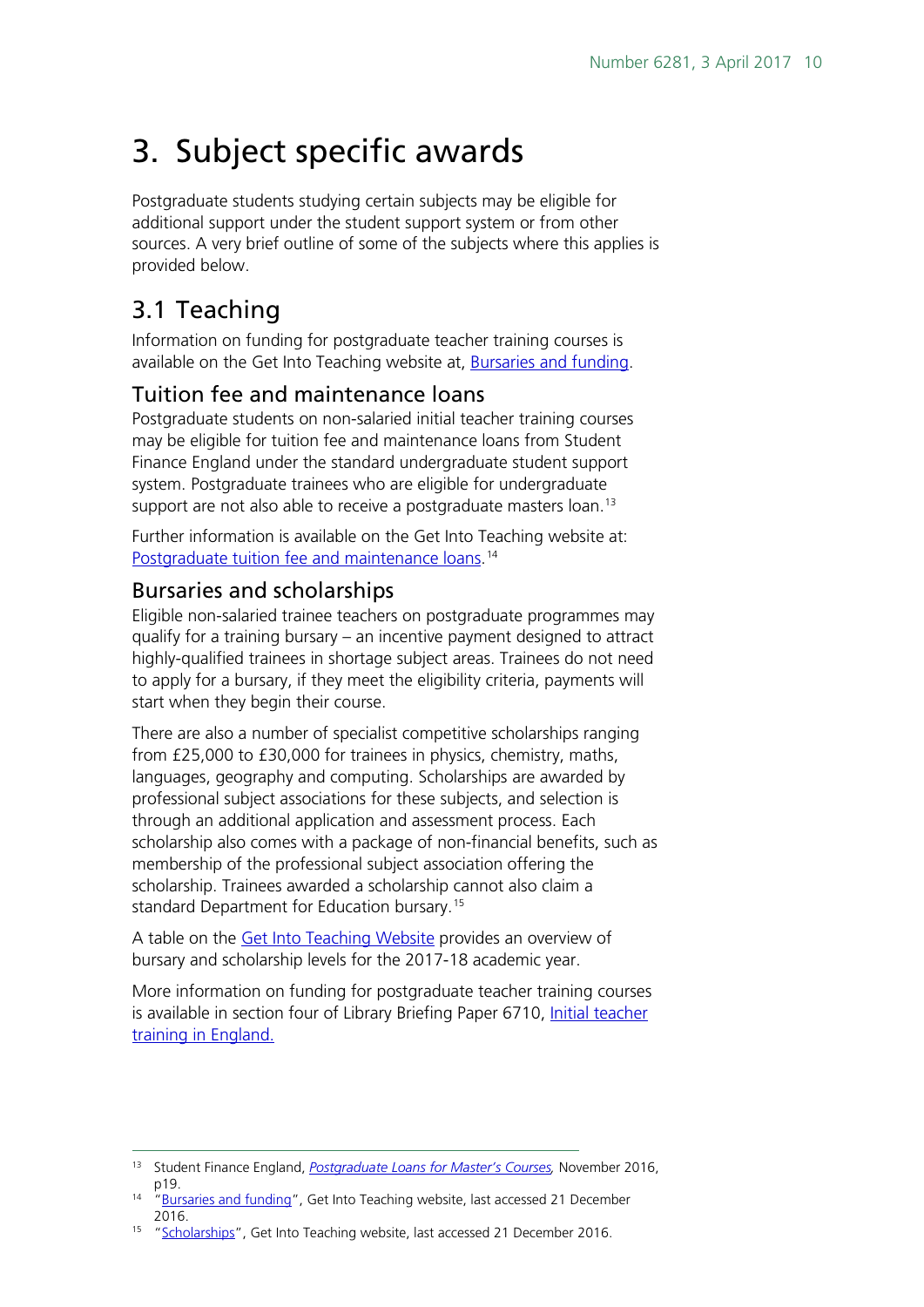### <span id="page-10-0"></span>3.2 Healthcare

Prior to 2017-18, postgraduate students accepted for an NHS funded place on a course that leads to professional registration as a nurse, midwife or other specified healthcare profession could be eligible for an NHS Bursary. Full-time students starting courses in 2016-17 may receive the following bursary elements:

- tuition fees paid by the NHS
- a non-means tested grant of £1,000
- a means tested bursary to help with living costs of up to £2,643 for students living away from home and outside London
- other elements such as an extra weeks allowance and a dependants' allowance.<sup>[16](#page-10-2)</sup>

Students eligible to apply for a NHS bursary may also be able to receive a non-income assessed reduced rate maintenance loan from Student Finance England, irrespective of whether they already hold an equivalent or higher qualification.<sup>[17](#page-10-3)</sup>

Further information is available on the Gov.uk website at [NHS bursaries](https://www.gov.uk/nhs-bursaries/overview) and in the following guides published by the NHS Business Services Authority:

- [Financial help for healthcare students 2016-17.](http://www.nhsbsa.nhs.uk/Students/Documents/Students/Financial_help_for_healthcare_students_2016-17_(V1)_digital_05.2016.pdf)
- [Your guide to NHS Student Bursaries 2016-17](http://www.nhsbsa.nhs.uk/Documents/Students/Your_guide_to_NHS_Student_Bursaries_2016_-17_(V1)_09.2015_Web.pdf)

#### <span id="page-10-1"></span>Changes from 2017-18

From August 2017, new students on most nursing, midwifery and allied health professions pre-registration courses will not be entitled to bursary support and will no longer have their tuition fees paid by the NHS. Students will instead be supported under the standard student support system. Some additional funding will also be provided, including an exceptional hardship fund, childcare costs funding (in addition to any entitlement under the standard support system) and a non-repayable travel grant. Further information on the reform is provided in Library Briefing 7436, *[Reform of support for healthcare students in England.](http://researchbriefings.parliament.uk/ResearchBriefing/Summary/CBP-7436#fullreport)*

Some transitional measures have also been put in place for postgraduate healthcare students starting courses in 2017-18. These are briefly outlined below.

#### **Postgraduate healthcare students**

Concerns were raised in response to the Government's consultation that, because of their structure, some postgraduate pre-registration healthcare courses would not be eligible for postgraduate masters loans. It was also contended that support available under the postgraduate loans scheme would not be sufficient.

In response, the Government has confirmed that for postgraduate healthcare students starting courses in 2017-18 there will be a capped

<span id="page-10-2"></span> <sup>16</sup> NHS Business Services Authority, *[Financial help for healthcare students 2015-16,](http://www.nhsbsa.nhs.uk/Documents/Students/Financial_help_for_healthcare_students_2015-16_(V1)_04.2015.pdf)*  April 2015, p22

<span id="page-10-3"></span><sup>17</sup> Student Finance England, *[Postgraduate Loans for Master's Courses,](http://www.practitioners.slc.co.uk/media/7715/pgl-masters-guidance-2016-17.pdf)* November 2016, p41.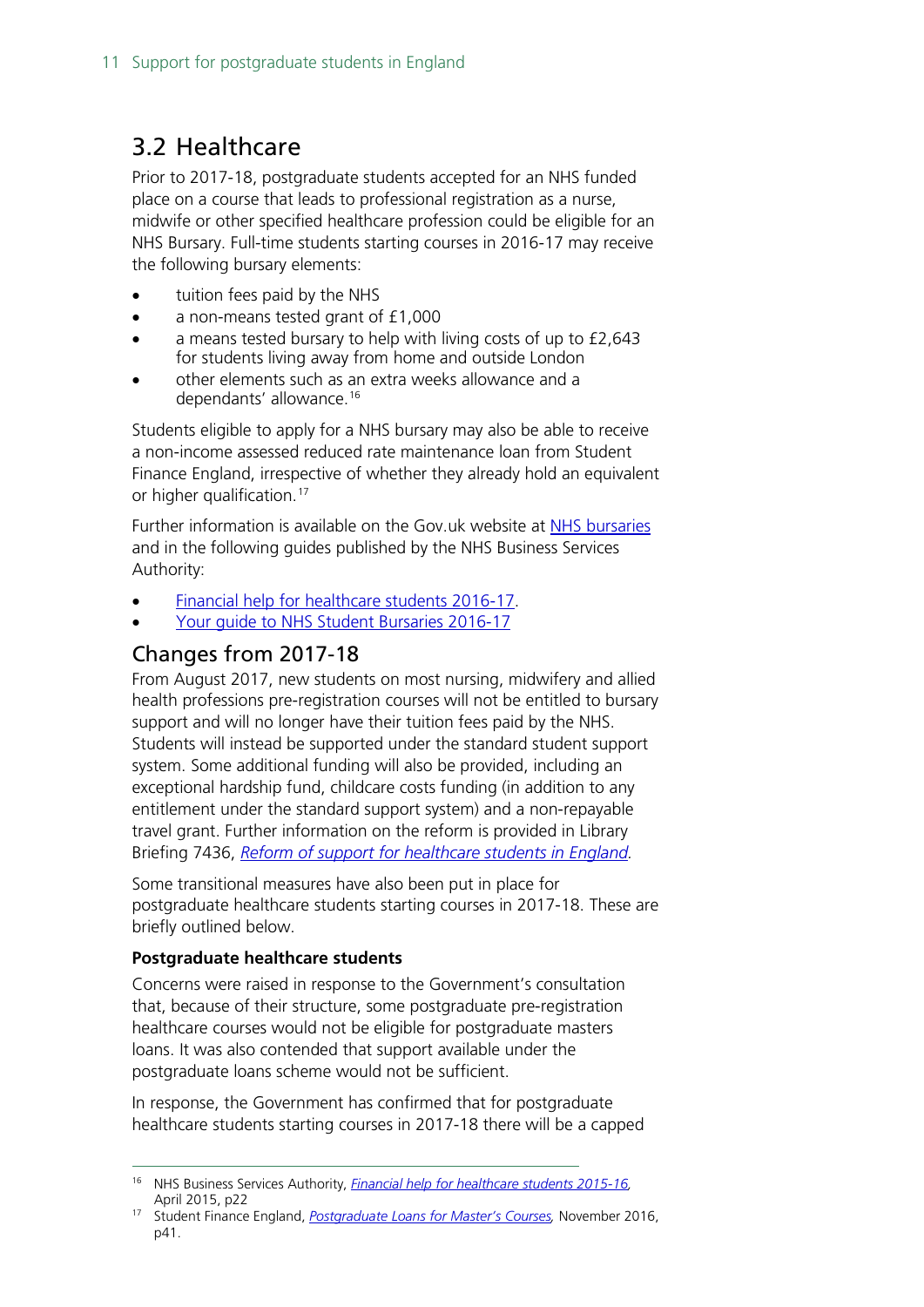number of bursaries for tuition and maintenance costs to "meet the full costs of the course for postgraduate students." This is intended to be a transitional arrangement in the longer term it is expected that these courses will be reformed to fit the standard student funding model. [18](#page-11-0) Students eligible to apply for a healthcare bursary are not eligible to apply for a postgraduate masters loan.<sup>[19](#page-11-1)</sup>

#### **Students taking healthcare courses as a second degree**

Under the standard student support system, student are generally not able to access student support for second undergraduate degrees (see box 5). For students who are planning to take healthcare courses as a second degree from 2017-18, the Government has said that an exemption will be put in place so that they can access funding through the standard undergraduate student support system.<sup>[20](#page-11-2)</sup>

#### **Dental Therapy and Dental Hygiene**

For 2017-18, the Government will continue to fund a capped number of students on dental therapy and dental hygiene courses, as under the current bursary system. Again this is intended as a transitional measure only.[21](#page-11-3)

#### **Box 5: Students taking a second undergraduate degree**

Students studying for a qualification deemed to be equivalent to or lower than a qualification they already hold (ELQ) are not usually entitled to support under the standard student support package. This applies whether the student studied their previous qualification in the UK or elsewhere, and whether it was self-funded or publicly-funded. If the qualification which a student already holds is an honours degree from a UK higher education institution, then it is automatically considered an ELQ for the purposes of the undergraduate student support package.

There are some exceptions to this rule for full-time students taking courses in medicine, dentistry, veterinary science, architecture, social work and undergraduate Initial Teacher Training (ITT). For further information see page 41 of <u>Student Finance England's eligibility guidance</u>.<sup>[22](#page-11-4)</sup> Students with an honours degree may also currently be able to access tuition fee loans for a part-time degree in engineering, technology or computer science.<sup>[23](#page-11-5)</sup> In addition, in July 2016 it was confirmed that from 2017-18 the ELQ rules would be relaxed further to allow students starting part-time second degrees in the following STEM subjects to be eligible for tuition fee loans: subjects allied to medicine; biological sciences; veterinary sciences, agriculture and related subjects; physical sciences and mathematical sciences.<sup>[24](#page-11-6)</sup> Students who take out two undergraduate student loans have the second loan added to the balance of their first. [25](#page-11-7)

- <span id="page-11-2"></span><sup>20</sup> Department of Health, *[Reforming healthcare education funding: creating a](https://www.gov.uk/government/uploads/system/uploads/attachment_data/file/539774/health-education-funding-response.pdf)  [sustainable future workforce: Government Response to public consultation](https://www.gov.uk/government/uploads/system/uploads/attachment_data/file/539774/health-education-funding-response.pdf)*, July 2016, p16.
- <span id="page-11-3"></span><sup>21</sup> Department of Health, *[Reforming healthcare education funding: creating a](https://www.gov.uk/government/uploads/system/uploads/attachment_data/file/539774/health-education-funding-response.pdf)  [sustainable future workforce: Government Response to public consultation](https://www.gov.uk/government/uploads/system/uploads/attachment_data/file/539774/health-education-funding-response.pdf)*, July 2016, p17.
- <span id="page-11-4"></span><sup>22</sup> Student Finance England, *[Assessing Eligibility Guidance,](http://www.practitioners.slc.co.uk/media/7781/sfe-1617-assessing-eligibility-guidance-v-13.pdf)* November 2016, p41.
- <span id="page-11-5"></span><sup>23</sup> Student Finance England, *[Support for Part-Time Students](http://www.practitioners.slc.co.uk/media/7465/sfe-1617-part-time-support-may-final-11-sept.pdf)*, September 2016, p1.
- <span id="page-11-6"></span><sup>24</sup> [HCWS117,](https://www.parliament.uk/business/publications/written-questions-answers-statements/written-statement/Commons/2016-07-21/HCWS117/) 21 July 2016. This followed an initial announcement at the Spending [Review 2015.](https://www.gov.uk/government/topical-events/autumn-statement-and-spending-review-2015)
- <span id="page-11-7"></span><sup>25</sup> Department of Health, *[Reforming healthcare education funding: creating a](https://www.gov.uk/government/uploads/system/uploads/attachment_data/file/539774/health-education-funding-response.pdf)  [sustainable future workforce: Government Response to public consultation](https://www.gov.uk/government/uploads/system/uploads/attachment_data/file/539774/health-education-funding-response.pdf)*, July 2016, p16.

<span id="page-11-0"></span> <sup>18</sup> Department of Health, *[Reforming healthcare education funding: creating a](https://www.gov.uk/government/uploads/system/uploads/attachment_data/file/539774/health-education-funding-response.pdf)  [sustainable future workforce: Government Response to public consultation](https://www.gov.uk/government/uploads/system/uploads/attachment_data/file/539774/health-education-funding-response.pdf)*, July 2016, p16.

<span id="page-11-1"></span><sup>19</sup> Student Finance England, *[Postgraduate Loans for Master's Courses,](http://www.practitioners.slc.co.uk/media/7715/pgl-masters-guidance-2016-17.pdf)* November 2016, p9.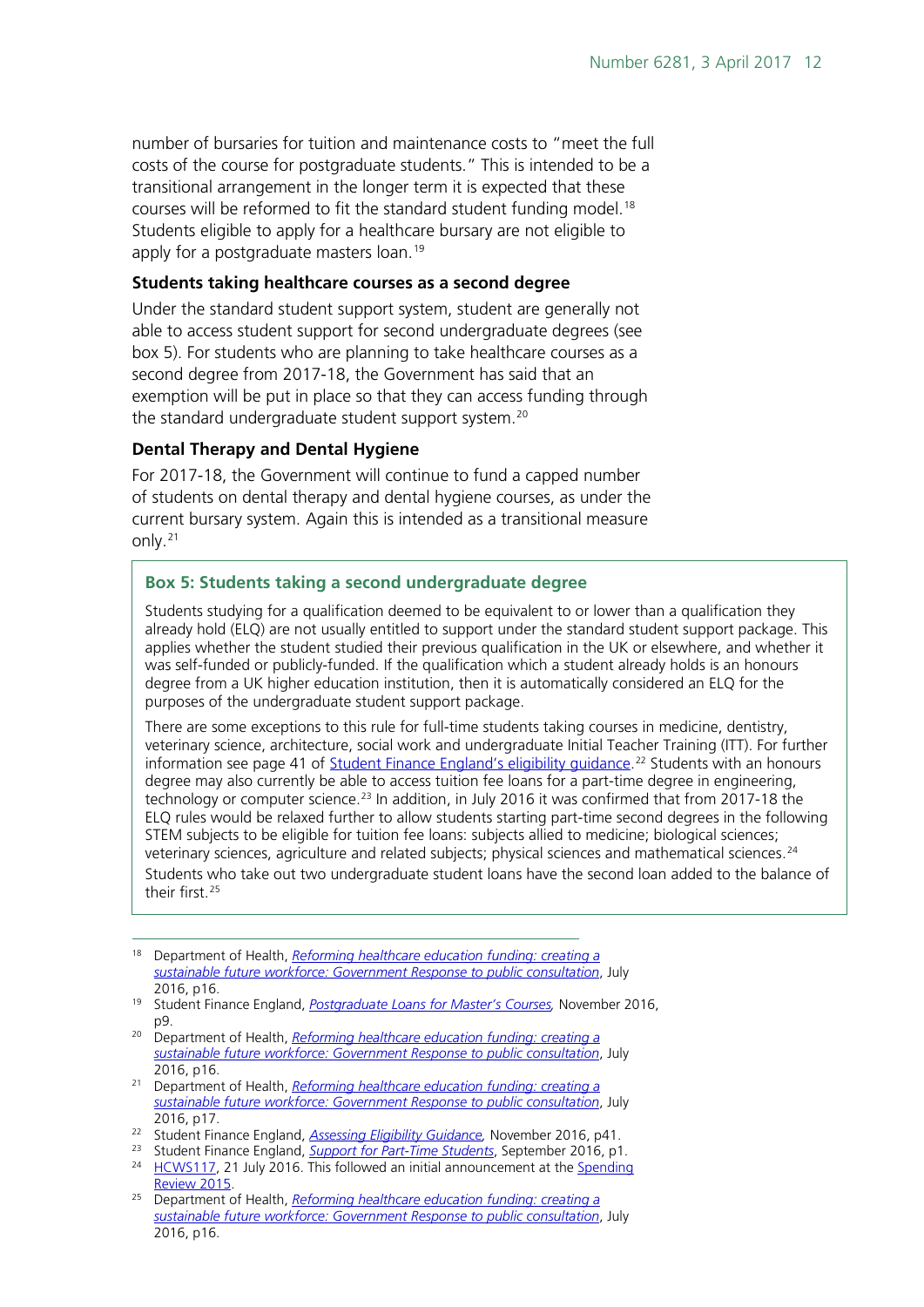### <span id="page-12-0"></span>3.3 Medical students

Medical students are not affected by the changes to healthcare bursaries outlined above.

Information on the support available to postgraduate medical students is provided in Library Briefing Paper 6495, *[Support for medical students](http://researchbriefings.files.parliament.uk/documents/SN06495/SN06495.pdf)  [in England in 2014/15 and 2015/16.](http://researchbriefings.files.parliament.uk/documents/SN06495/SN06495.pdf)* A brief outline is given below.

Graduate students study on two main types of medical degree programme: the standard undergraduate course of 5+ years (taken as a second undergraduate degree), or the accelerated graduate entry course (4 years). Funding depends on the type of course taken and is different to the support available to students taking a first undergraduate medical degree.

#### <span id="page-12-1"></span>Graduates starting standard 5 year+ undergraduate courses in 2016-17

Students have to pay their tuition fees for the first four years of their course and are not eligible for a tuition fee loan. They may, however, be able to apply to Student Finance England for a maintenance loan.

From year five of their training, graduate medical students receive the same support as undergraduate medical students under the NHS bursary scheme. That is, their tuition fees will be paid by the NHS, they will receive a non-means tested grant of £1,000, and they will be able to apply for a means-tested bursary to cover maintenance costs. Students can also apply for a reduced maintenance loan from Student Finance England.[26](#page-12-3)

#### <span id="page-12-2"></span>Graduate students staring accelerated (four year) courses in 2016-17

In their first year, students have to pay the first £3,465 of their fees and can take out a loan for the balance up to £9,000. In the remaining years of the course, the NHS bursary pays the first £3,465 of the fees and the student can continue to take out a loan for the remainder.

Students in year one of the accelerated course can apply for a maintenance loan from Student Finance England. In years two, three and four, eligible students may apply for the same living cost support as undergraduates on the five year degree – i.e. a means-tested NHS bursary, reduced rate maintenance loan and the £1,000 non-means tested grant.

These funding arrangements applied for students starting their courses in 2016-17. Arrangements for 2017-18 and beyond are yet to be announced.<sup>[27](#page-12-4)</sup>

<span id="page-12-3"></span><sup>&</sup>lt;sup>26</sup> ["Financial support for medical and dental students -](https://www.healthcareers.nhs.uk/i-am/considering-or-university/financial-support-university/financial-support-medical-and-dental) England", NHS Careers website, last accessed 21 December 2016.

<span id="page-12-4"></span> $27$  ["Financial support for medical and dental students -](https://www.healthcareers.nhs.uk/i-am/considering-or-university/financial-support-university/financial-support-medical-and-dental) England", NHS Careers website, last accessed 21 December 2016.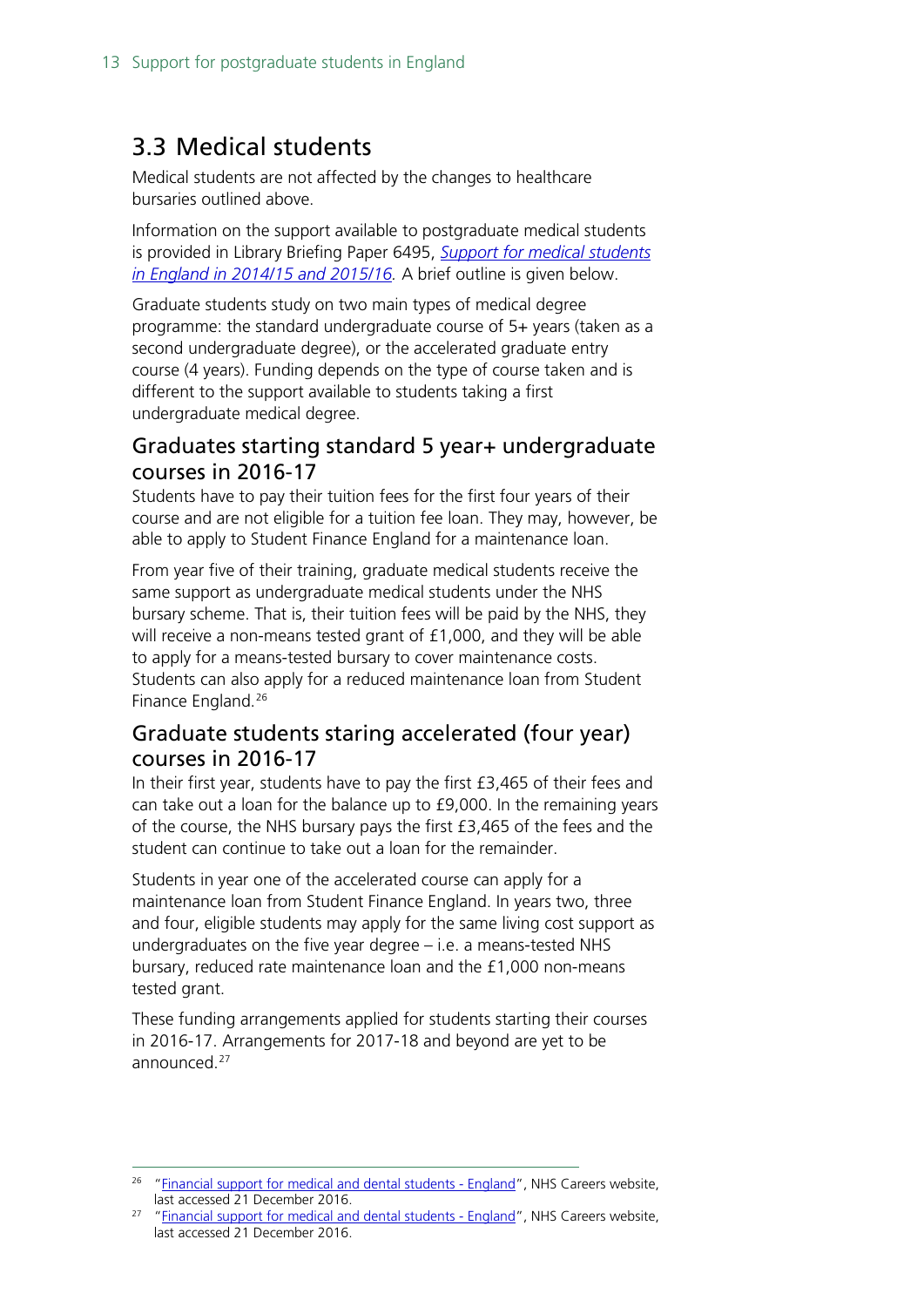Further information is available in the NHS Business Services Authority booklet, *[Your guide to NHS Student Bursaries 2016-17,](http://www.nhsbsa.nhs.uk/Documents/Students/Your_guide_to_NHS_Student_Bursaries_2016_-17_(V1)_09.2015_Web.pdf)* on the Money4 medstudents website and on the [NHS careers website.](https://www.healthcareers.nhs.uk/i-am/considering-or-university/financial-support-university/financial-support-medical-and-dental)

### <span id="page-13-0"></span>3.4 Social Work

The social work bursary was introduced by the Department of Health as an incentive to train in social work. Changes were made to the funding for social work students from the 2013-14 academic year.

The number of bursaries available for postgraduate social work courses is capped and there is no guarantee that students who take up an offer of a place on a course will receive a bursary. Universities decide which students receive a bursary and send a list of names (a 'capping list') to the NHS Business Services Authority. Students will only be assessed for a bursary if they are on the list from their university and satisfy the other eligibility criteria.<sup>[28](#page-13-1)</sup> Once a student is allocated a bursary place they retain it for the duration of their course.<sup>[29](#page-13-2)</sup>

Students entering year one or two of an eligible course in 2016-17 who have been allocated one of their university's bursary places can apply for the following support under the bursary scheme:

- A non-means tested basic grant of up to £3,362.50 for students studying outside London.
- A means tested maintenance grant of up to £2,721 for students studying outside London.
- A payment of £4,052 towards tuition fees. The student will have to make up any fees above this amount.
- Other allowances, dependent on circumstances, such as a childcare allowance and a parents learning allowance.

Detailed guidance on support in 2017-18 is expected to be available shortly.<sup>[30](#page-13-3)</sup> Students awarded a social work bursary are not eligible for a postgraduate masters loan.

Students who have not been allocated a bursary place by their university but are personally eligible receive a placement travel allowance of £862.50 from the second year of their course. Students not allocated a bursary place may also apply for a postgraduate masters loan.<sup>[31](#page-13-4)</sup>

Further information is available via the following links:

- [Social Work Bursaries,](http://www.nhsbsa.nhs.uk/Students/825.aspx) NHS Business Services Authority website
- NHS Business Services Authority, *A [Guide to Social Work Bursaries](http://www.nhsbsa.nhs.uk/Students/Documents/Students/A_guide_to_Social_Work_Bursaries_for_postgraduate_students_2016-17_(V2)_Digital_09.2016.pdf)  [for postgraduate students 2016-17.](http://www.nhsbsa.nhs.uk/Students/Documents/Students/A_guide_to_Social_Work_Bursaries_for_postgraduate_students_2016-17_(V2)_Digital_09.2016.pdf)*
- NHS Business Services Authority, *[Your guide to Social Work](http://www.nhsbsa.nhs.uk/Students/Documents/Students/Your_guide_to_Social_Work_Bursaries_2017-18_(V1)_09.2016.pdf)  [Bursaries 2017-18.](http://www.nhsbsa.nhs.uk/Students/Documents/Students/Your_guide_to_Social_Work_Bursaries_2017-18_(V1)_09.2016.pdf)*

<span id="page-13-1"></span> <sup>28</sup> NHS Business Services Authority, *[A guide to Social Work Bursaries for postgraduate](http://www.nhsbsa.nhs.uk/Students/Documents/Students/A_guide_to_Social_Work_Bursaries_for_postgraduate_students_2016-17_(V2)_Digital_09.2016.pdf)  [students 2016-17,](http://www.nhsbsa.nhs.uk/Students/Documents/Students/A_guide_to_Social_Work_Bursaries_for_postgraduate_students_2016-17_(V2)_Digital_09.2016.pdf)* p12.

<span id="page-13-2"></span><sup>29</sup> NHS Business Services Authority, *[Your guide to Social Work Bursaries 2017-18,](http://www.nhsbsa.nhs.uk/Students/Documents/Students/Your_guide_to_Social_Work_Bursaries_2017-18_(V1)_09.2016.pdf)* p6.

<span id="page-13-3"></span><sup>&</sup>lt;sup>30</sup> [Financial help for social work students,](http://www.nhsbsa.nhs.uk/Students/4860.aspx) NHS Business Services Authority website, last accessed 31 March 2017.

<span id="page-13-4"></span><sup>31</sup> Student Finance England, *[Postgraduate Loans for Master's Courses,](http://www.practitioners.slc.co.uk/media/7715/pgl-masters-guidance-2016-17.pdf)* November 2016, p9.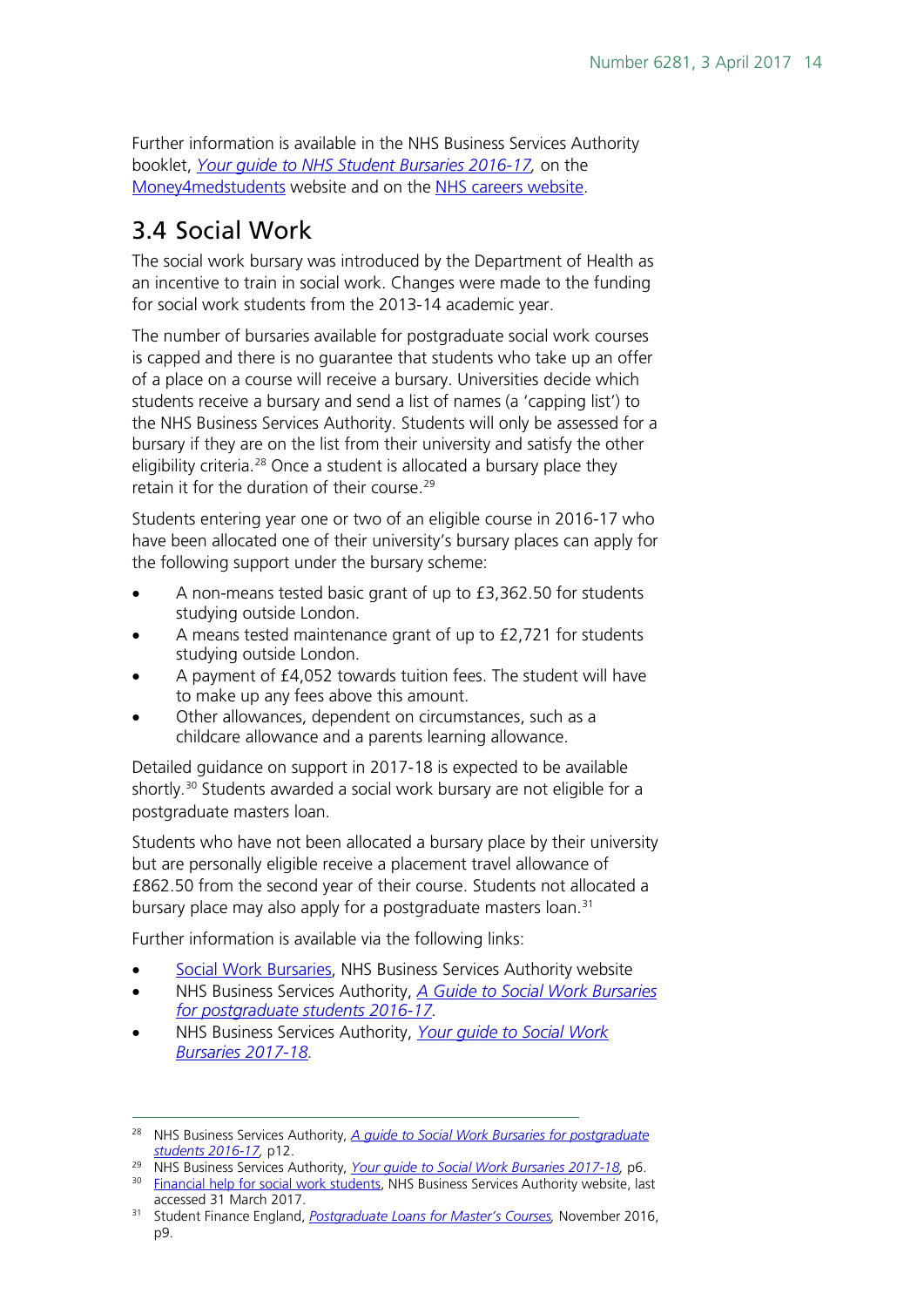# <span id="page-14-0"></span>4. Funding for postgraduate study abroad

In England, only courses which are "designated courses" under the *Education (Student Support) Regulations 2011*, as amended, are eligible for student support. Regulation 5(c)(da) states that for a course to be designated it must be "substantially provided in the United Kingdom".<sup>[32](#page-14-2)</sup> As a result, students studying an entire course at a university outside of the UK are not eligible for student support.

Under EU law, UK students have the right to study in any other EU country and when doing so should be treated the same as nationals for fee purposes. However, the requirement of equal treatment may be taken by member states to apply only to fees, so it is permissible for countries to restrict other types of student support to their home students.<sup>[33](#page-14-3)</sup> For example, EU students who come to the UK to study are currently eligible for fee support on the same basis as UK home students, but are not generally eligible for maintenance loans (EU nationals starting courses in or after 2016-17 with five years ordinary residence in the UK may apply for maintenance support).<sup>[34](#page-14-4)</sup>

The [Prospects website](http://www.prospects.ac.uk/studying_abroad.htm) provides information for students considering studying at an overseas university.

#### **Box 6: Impact of Brexit**

In October 2016 the Government announced that EU students applying for a place at an English higher education institution in the 2017-18 academic year will continue to be eligible for the same funding and support as they are now, and that their eligibility will continue throughout their course, even if the UK exits the EU during that period.<sup>[35](#page-14-5)</sup> The Government has stated that it is working to ensure that EU students applying for a place in 2018-19 will have information about their eligibility for funding "well in advance" of the application round opening in September 2017.<sup>[36](#page-14-6)</sup>

The European Commission has stated that EU law continues to apply in the full until the UK is no longer a member of the EU. The Commission's statement additionally confirmed that this applies to projects financed through the Erasmus+ programme (see below).<sup>[37](#page-14-7)</sup> Arrangements after this time, including the UK's access to the Erasmus+ programme, are yet to be determined.

#### <span id="page-14-1"></span>Erasmus+ Master Loans scheme

Under the Erasmus+ Master Loans scheme, students who have been accepted for a full masters study programme in another Erasmus+ programme country are able to apply for a loan to contribute to their costs. Loans are offered by participating banks and student loan agencies, and students will be able to borrow up to €12,000 for a oneyear masters course or up to €18,000 for a two-year course.

<span id="page-14-6"></span> $\frac{36}{37}$  [HL Deb 15 March 2017, cc1855-6.](https://hansard.parliament.uk/Lords/2017-03-15/debates/10F2A1E7-55A3-4F90-9384-57EEFB37CF6D/UniversitiesEuropeanUnionStudents#contribution-79E52FB9-055C-4B36-B571-8B6B553B19CE)

<span id="page-14-2"></span> <sup>32</sup> *[Education \(Student Support\) Regulations 201](http://www.opsi.gov.uk/si/si2009/uksi_20091555_en_3)1*, SI 2011/1986

<span id="page-14-3"></span><sup>&</sup>lt;sup>33</sup> ["University fees and financial help"](http://europa.eu/youreurope/citizens/education/university/fees-and-financial-help/index_en.htm), European Commission Your Europe website, last accessed 7 September 2015.

<span id="page-14-4"></span><sup>&</sup>lt;sup>34</sup> Students who have started courses prior to 2016-17 only had to demonstrate three years ordinary residence. See  $HCWS559$ , 1 March 2016.

<span id="page-14-5"></span><sup>&</sup>lt;sup>35</sup> [Funding support for EU students,](https://www.gov.uk/government/news/funding-support-for-eu-students) Department for Education, 11 October 2016.

<span id="page-14-7"></span><sup>37</sup> [British participation in Erasmus+,](https://ec.europa.eu/programmes/erasmus-plus/updates/20160628-british-participation-erasmus-plus_en) European Commission, 28 June 2016.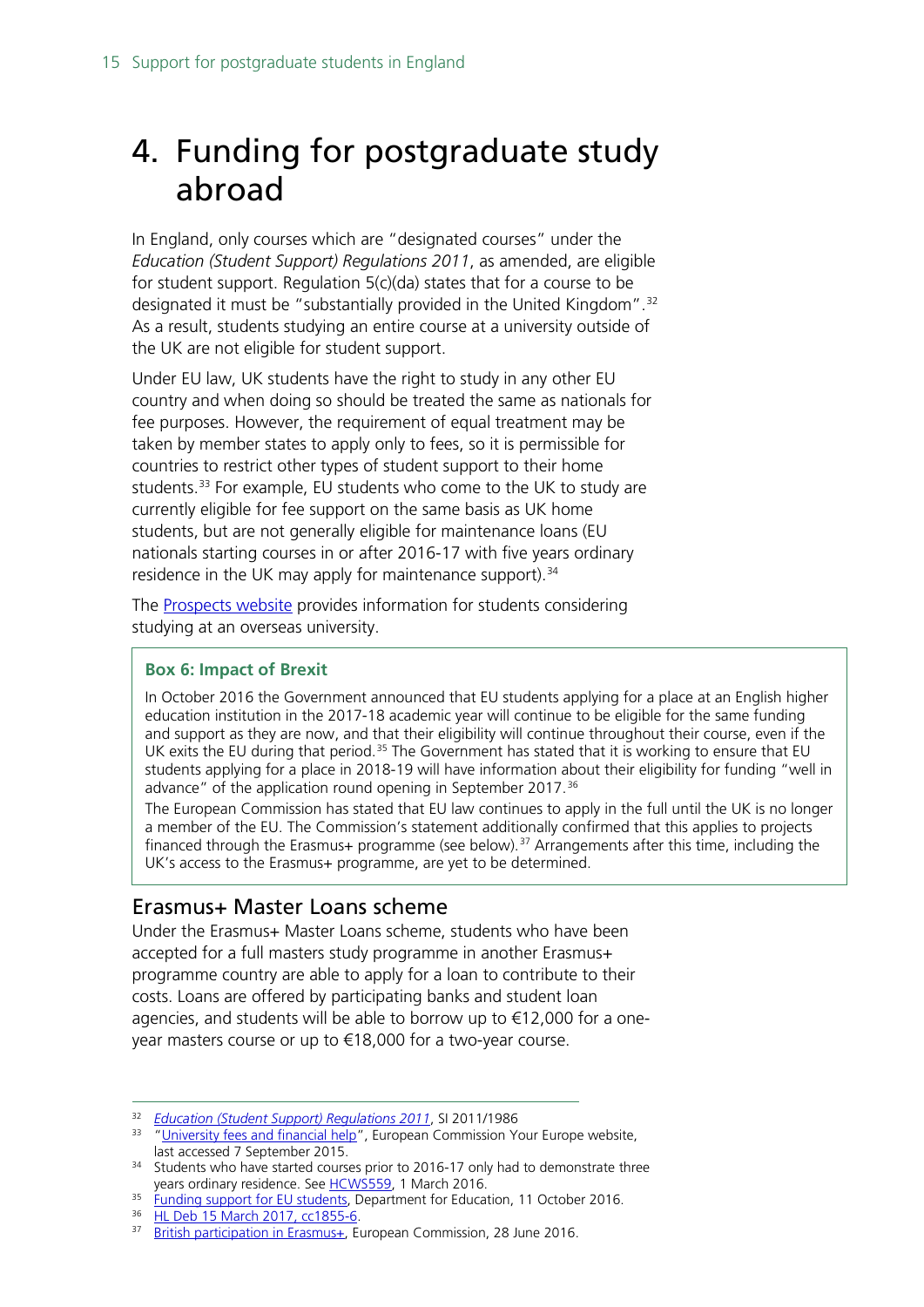The scheme began operation in June 2015, with a gradual roll-out across the Erasmus+ programme countries. It is currently available through banks in Spain, France, the UK and Turkey for outgoing postgraduate students from these countries and for students from other programme countries going to Spain, France, Luxembourg or the UK for a masters course.

To apply students should apply to participating banks or student loan agencies. [Future Finance Loan Corporation](https://www.futurefinance.com/uk/pages/eif/) operates the scheme for Masters students in and out of the UK.

Further information is available on the European Commission's [website](http://ec.europa.eu/education/opportunities/higher-education/masters-loans_en.htm) at: [Erasmus+ Master Degree Loan](http://ec.europa.eu/programmes/erasmus-plus/opportunities-for-individuals/students/erasmus-plus-master-degree-loans_en) and in the guide: Erasmus+ Master [Loans.](http://ec.europa.eu/education/opportunities/higher-education/doc/erasmus-plus-master-loan_en.pdf)